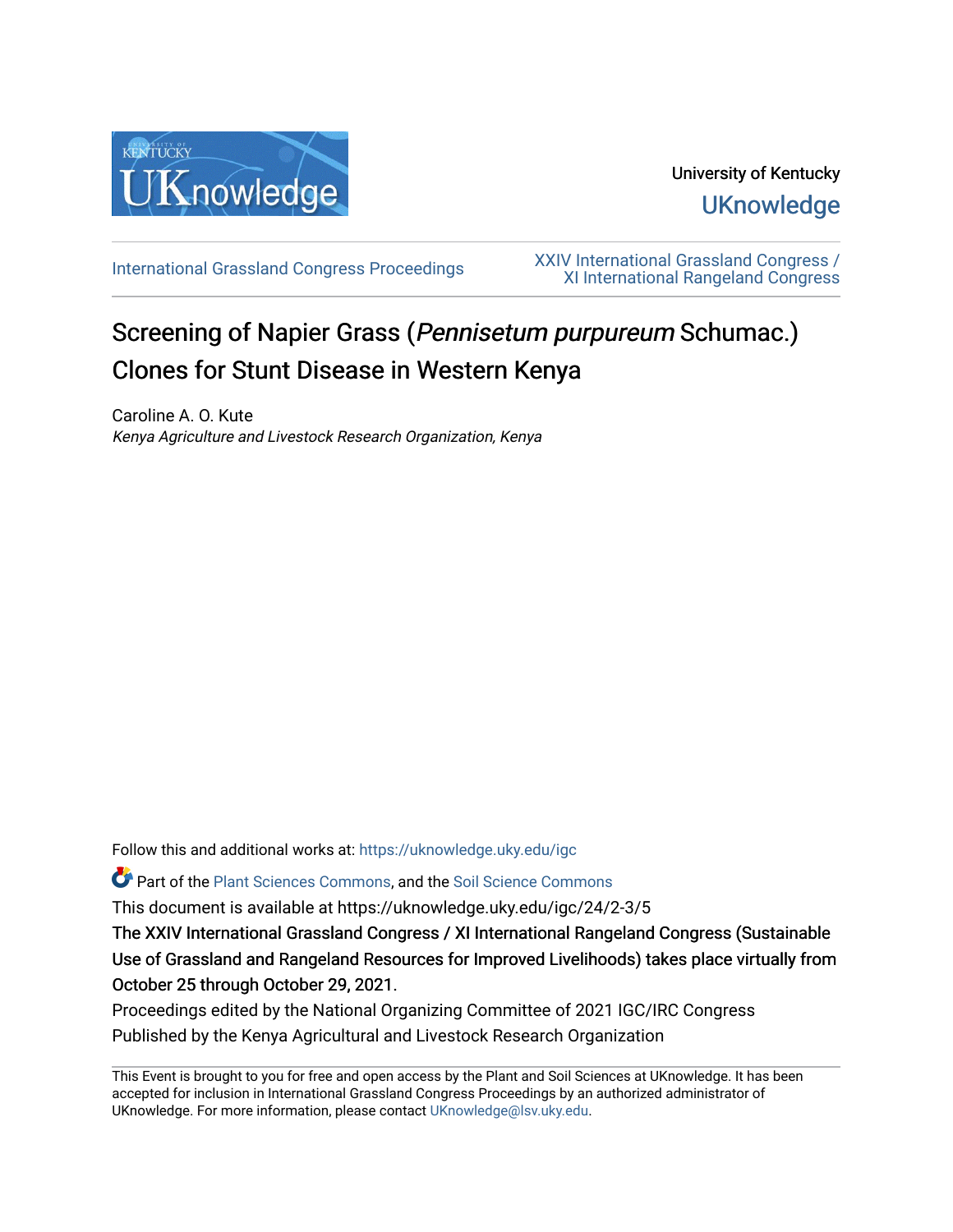### **Screening of Napier grass (***Pennisetum purpureum* **Schumac.) Clones for Stunt Disease in Western Kenya**

Caroline A. O. Kute Kenya Agriculture and Livestock Research Organization, P.O BOX 450- 30200. Kitale-**KENYA** Contact email: [carolekute@gmail.com](mailto:carolekute@gmail.com)

**Key Words:** Napier grass Clones; Stunt disease severity; Stunt disease Incidence

#### **Abstract**

Napier stunt disease (NSD) is a threat to Napier grass farming in the smallholder dairy industry in east and central Africa. NSD in Kenya is caused by *Candidatus* Phytoplasma oryzae (Ns-phytoplasma) belonging to the 16SrXI group; vectored by a leaf hopper *Maiestas banda*. The objective of the study was to determine the incidence (proportion of diseased leaves) and severity (proportion of leaf area diseased [PLAD]) of stunt disease in Napier clones by screening in Bungoma, Kakamega and Busia Counties in Western Kenya. The Napier clones were germplasm collections maintained at KALRO Kitale and Muguga nurseries and in farmers' fields. Data were collected from twenty farmers' open fields and eighteen Napier clones were planted in a replicate per farm. A total of 360 (n) observations were done within the Counties in 2013. Five cuts were done and each cut was done every eight weeks at each farm. Low stunt disease severity with mean PLAD of 0.084 (n=126) and low disease incidence with mean of 0.008 was observed in Kakamega county. This showed that there were few new infections in the farmers sites. Low severity with mean PLAD of 0.002 (n=126) and high stunt disease incidence with mean of 0.047 was observed in Bungoma county. Low severity was attributed to soils high in humus. Higher severity with mean PLAD of 0.408 (n=108) and high incidence with mean of 0.101 was observed in Busia county with songor and the farmer clones having high disease Incidence. The severity and incidence were attributed to a high exchange rate of the planting materials within Busia County and across border exchange. The Napier clones with the lowest incidences and severity indices after five cuts can be multiplied using either clonal or micro-propagation methods to supply to farmers.

#### **Introduction**

Napier or Elephant grass (*Pennisetum purpureum* Schumach) (Poaceae) is a major fodder crop feed grown by small scale dairy farmers for cut-and-carry in intensive and semi-intensive livestock production system in Kenya and other East African countries (Staal *et al*., 1999 ; Muyekho *et. al*., 2003; Kabirizi *et al.* 2007). Farmers in Eastern Africa use Napier grass to protect soil erosion, trap Maize/Sorghum stem borers and control striga weed through the Push-Pull technology (Midega *et al*. 2012; Khan, *et. al* .2014). Presently, a disease known as Napier grass stunt disease (NSD) caused by a phytoplasma of group 16SrXI, '*Candidatus*  Phytoplasma *oryzae'*; the rice yellow dwarf phytoplasma vectored by a leaf hopper *Maiestas banda* (Jones *et al.* 2004, 2007; Nielsen, *et. al*., 2007) and through infected planting materials is a threat to production of Napier grass in Western Kenya (Muyekho *et. al*., 2006). In Eastern Africa many smallholder Dairy farmers have reported overall loss in biomass of up to 100% of their crop to NSD and a significant reduction in milk output that has led to decline in household incomes (Khan *et al*. 2012). The disease symptoms are small chlorotic leaves, proliferation of tillers, and shortening of internodes to the extent that clumps appear very stunted, ultimately resulting in death of the plants (Ajanga 2005;).The current mitigation strategies that include weeding, rouging infected plants, applying organic and inorganic fertilizer, and planting disease free Napier grass cuttings have not been effective in controlling NSD (Orodho, 2006). Breeding of resistant clones may constitute the only defence against NSD that may wipe out Napier grass clones with a narrow genetic base (Farrell et. al. 2004). The collection of germplasm of *Pennisetum purpureum* and its *Pennisetum glaucum* hybrids from African countries and USA, planted at the International Livestock Research Institute (ILRI) in Ethiopia and found at the Kenya Agriculture and Livestock Research Organization (KALRO) Nurseries at Muguga and Kitale Research centers and farmers' local clones, offered the most dependable source of Napier grass materials. The objective of this study was to identify Napier grass clones with resistance by screening for the incidence and severity to NSD in Western Kenya where the disease is prevalent.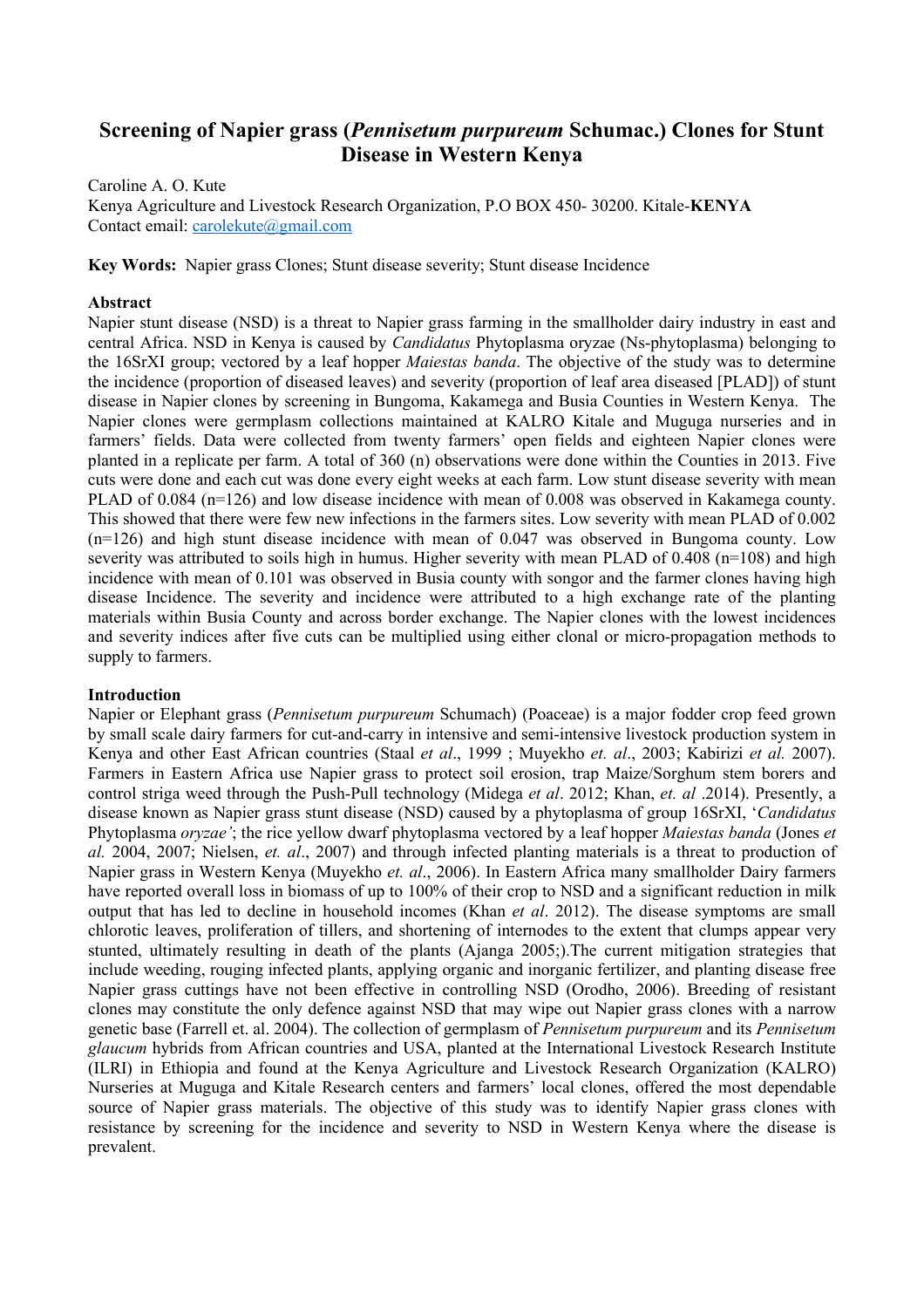#### **Methods and Study Site**

The experiments were planted in 2013 in three counties in Western Kenya namely, Bungoma, Kakamega and Busia bordering Uganda. Experiments were planted by 20 farmers groups selected across the Counties with the help of the Agriculture extension County officers. The replicates were six in Bungoma, seven in Kakamega and seven in Busia Counties laid out in open fields. The lead farmer in each of the groups planted eighteen Napier clones (L14 2, Farmer's clone, Okame. T112, ILRI 16815. T 20. KK1, Bana. T 60. T 41. ILRI 16805. KK3. ILRI 16802. Songor. KK2. T 105. T 89, South Africa and Alupe) in their farm in a Randomized complete block design (RCBD) assisted by other members of the group. The plot size was 7m x 3m each with 28 plants spaced at 1 x  $1m^2$ . Fertilizer (Triple super phosphate  $-$ T.S. P) at 60kg  $P_2O_5$ ha<sup>-1</sup> was applied at planting and  $80kg$  N ha<sup>-1</sup> of Calcium Ammonium Nitrate – C.A.N) was applied at top-dressing the first six weeks after planting and after every cut. Harvesting (cut back) was done at an interval of 8 weeks. Disease assessments were performed monthly on 28 Napier plants per plot in each farm. Incidence (I) which is the extent of manifestation or spread of a disease in a population. was assessed on the youngest fully expanded leaves per plant as the proportion of leaf area diseased using a diagrammatic scale with 0.05 steps (0, 0.05, 0.10, 0.15…1.00). Severity (S) was based on visual scoring on the magnitude of the spread of the disease within the affected stools based on percentage spread and calculated as the mean severity (over all 28 plants) using a scale of 0-100% (Ajanga, 2005). Data for all clones, farmers sites and time of score were pooled and variables tested for normality before carrying out a repeated measures Analysis of Variance (ANOVA) in GenStat (12th Edition) Statistical Software (GenStat, 2010). Where significant differences were observed, clone means were separated using Fishers Protected Least Significant Difference (LSD) at 1% level of significance (Table 1). Graphical presentation was done using Excel.

#### **Results**

In this study, Sites, Clones and time did have a significant effect on NSD incidence and severity at  $P = 0.001$ (Table 1). The farmers clone and Songor had high NSD incidence manifestation and NSD severity as compared with clones ILRI1681, L14 and South Africa across all the sites. The disease incidence and severity increased over time for all clones as is shown in (Figures 1 and 2) below. Low stunt disease severity with mean PLAD of 0.084 (n=126) and low disease incidence with mean of 0.008 was observed in Kakamega county. This showed that there were few new infections in the farmers sites. Low severity with mean PLAD of 0.001611 (n=126) and high stunt disease incidence with mean of 0.047 was observed in Bungoma county. Low severity was attributed to soils high in humus. Higher severity with mean PLAD of  $0.408$  (n=108) and high incidence with mean of 0.101 was observed in Busia county. This indicates that new infections in the county is high. This could be attributed to a high exchange rate of the planting materials within the county and more so cross border exchange. The farmer clones and songor had high NSD incidence and NSD severity across the counties and over the time unlike in other clones where infections increased but at a slow rate (Figures 1 and 2). The clones not diseased like ILRI16815, T20, L14 and South Africa could be used as preliminary candidates to create breeding populations and there after selection.

| <b>Napier</b>   | <b>Disease</b>       | <b>Disease</b>          |  |
|-----------------|----------------------|-------------------------|--|
| <b>Clones</b>   | Incidence            | Severity%               |  |
| Songor          | $0.152^{a}$          | 44.500 <sup>a</sup>     |  |
| KK3             | $0.045^{\rm b}$      | $9.500$ cbd             |  |
| Farmer Clone    | 0.044 <sup>b</sup>   | 24.000 <sup>b</sup>     |  |
| Bana            | $0.040$ cb           | $10.000^{\mathrm{cbd}}$ |  |
| Okame           | 0.034 <sub>cbd</sub> | $17.632^{cb}$           |  |
| KK1             | 0.020 <sub>cbd</sub> | $9.500$ cbd             |  |
| <b>T60</b>      | $0.020$ cbd          | $10.000$ cbd            |  |
| KK <sub>2</sub> | $0.020$ cbd          | $11.500$ cbd            |  |
| T41             | $0.020$ cbd          | $12.750$ cbd            |  |
| <b>ILRI1680</b> | $0.011^{\rm cbd}$    | $11.000$ cbd'           |  |

**Table 1.** Pooled data score for Incidence and Severity of different Napier Clones across the Counties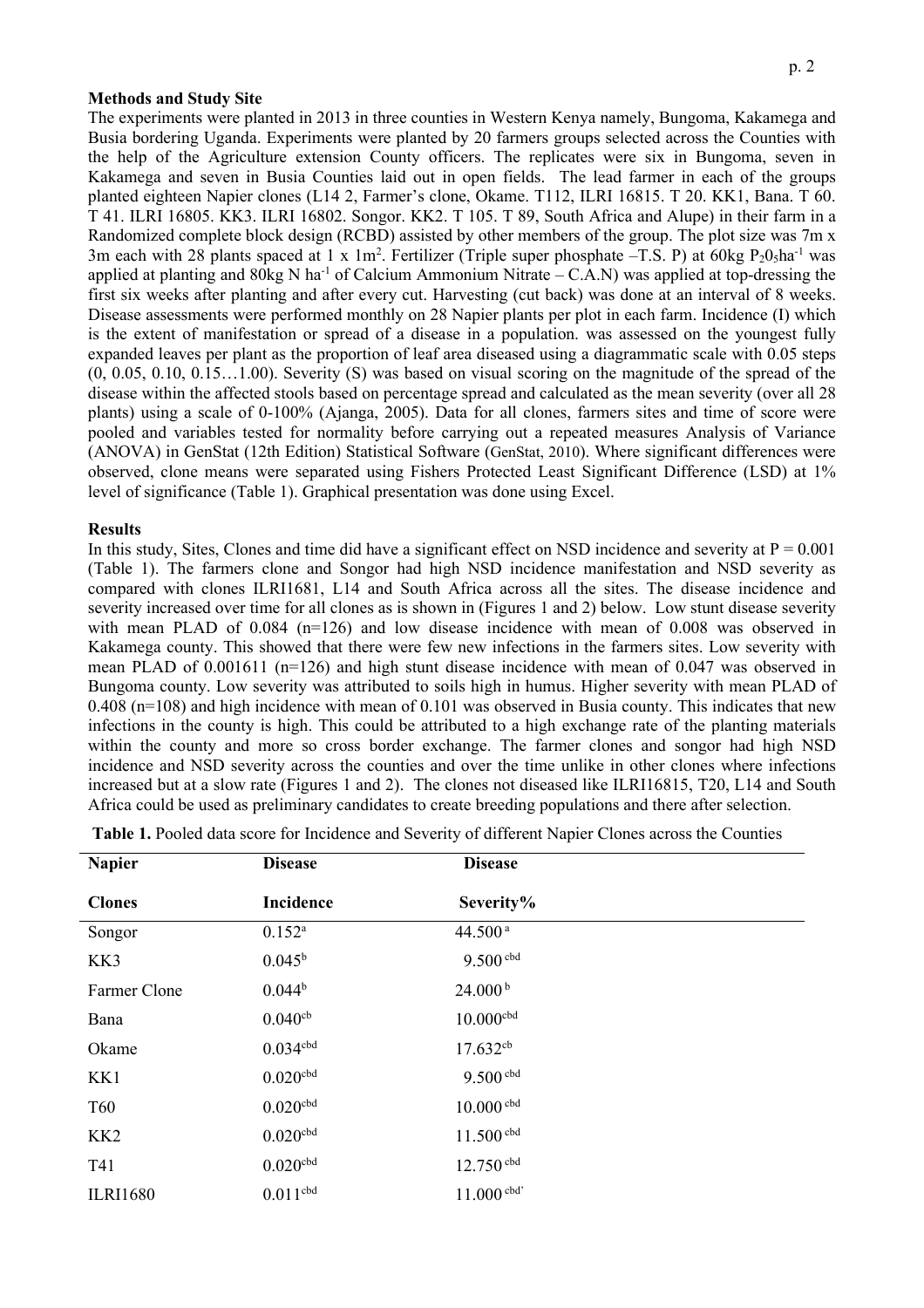| Alupe                  | $0.011^{\text{cbd}}$ | $7.500$ cd          |  |
|------------------------|----------------------|---------------------|--|
| T105                   | 0.007 <sub>cbd</sub> | $6.000$ cd          |  |
| T89                    | 0.003 <sup>cd</sup>  | $10.000$ cbd        |  |
| T <sub>112</sub>       | 0.003 <sup>cd</sup>  | 7.000 <sup>cd</sup> |  |
| <b>ILRI1681</b>        | 0.000 <sup>d</sup>   | 0.000 <sup>d</sup>  |  |
| <b>T20</b>             | 0.000 <sup>d</sup>   | 0.000 <sup>d</sup>  |  |
| L14                    | 0.000 <sup>d</sup>   | 0.000 <sup>d</sup>  |  |
| South Africa           | 0.000 <sup>d</sup>   | 0.000 <sup>d</sup>  |  |
| <b>Means</b>           | 0.0033               | 10.60               |  |
| <b>LSD</b> $(P<.0001)$ | 0.0382               | 15.245              |  |

\* Means with same letter within the column are significantly different by Least Significant Difference Test





#### **Discussion**

Although all Napier grass clones succumbed to NSD infection, ILRI16815, T20, L14 and South Africa were not affected across the sites. Kawube *et, al,* 2014 also observed similar trends of NSD infections on Napier clones except for clone ILRI 16837. The use of clean planting Napier grass cuttings of a clone with moderate reaction to NSD combined in an integrated manner with measures that prevent the insect vectors infesting the grass, would provide an interim strategy for managing NSD, especially in low NSD pressure areas. The Napier clones that had the lowest incidences and severity indices after five cuts like ILRI1681, T20, L14 and South Africa can be multiplied using either clonal or micro propagation methods to supply to farmers or be recommended for utilization in breeding programs.

#### **Acknowledgements**

The author thanks the Director General KARLRO, Institute and Centre Directors KALRO Kitale for providing an enabling environment and ASARECA for funding the project. The co-operation by the